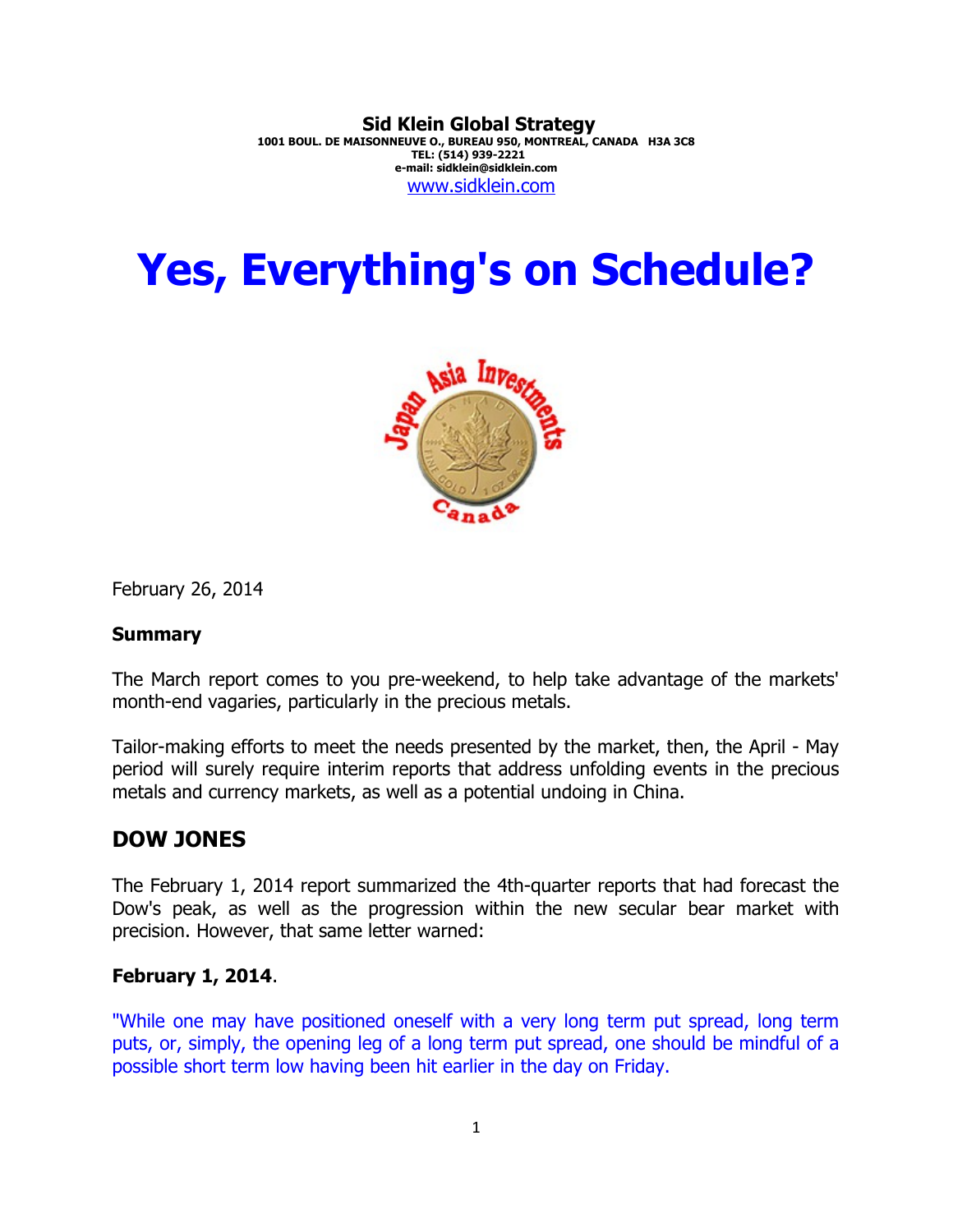This is particularly important for a player seeking to put on the short leg of the long term put spread. Again, please revisit the excerpt in blue, from the October 29, 2013 letter, above."

While the low was identified with precision, one must ask oneself whether there could perhaps be a fooler awaiting this quarter, with the Dow making a final high on the strength of:

- The NASDAQ being a magnet to higher levels, as that index made new highs while the Dow was making a lower one last month,
- a developing expanding triangle that fishes more participants into the market (Dow), while merely creating a formation that bespeaks greater volatility, a formation that necessarily ends with a swift and sharp decline,
- [anticipation of the European version of QE finally kicking in this year, an event](http://blogs.reuters.com/macroscope/2014/02/26/ecb-to-take-the-qe-plunge-thi) about which there is no doubt whatsoever, as the others have already taken the [lead \(U.S., Japan, Britain, Switzerland and China\).](http://blogs.reuters.com/macroscope/2014/02/26/ecb-to-take-the-qe-plunge-thi)

More than anything, the preceding link explains the trigger for the precious metals eruption, as opposed to any positive argument for owning equities since it will be in response to crises that the Wall Street's servant, Draghi, will act as pre-planned.

Therefore, the previously stated and perfectly implemented (re: timing) long term Dow put spreads are unaffected because, even if concerned about the preceding, one must also consider that:

- The NASDAQ peaked later in the first quarter of 2000 (the Dow had topped in January), yet, over the pursuant two years, all hell broke loose to drag the major averages down 50%,
- the correct bearish strategy merely benefits from such potentially delayed bearish gratification,
- [the outrageously taught and stretched market, matches or exceeds previous](http://www.bmgbullion.com/library_images/original/2027.jpg)  [MAJOR historical summits, accompanied by several disastrous indicators on the](http://www.bmgbullion.com/library_images/original/2027.jpg) [levels of fundamental, technical and valuation analyses.](http://www.bmgbullion.com/library_images/original/2027.jpg)

The link immediately above serves as a wonderful synopsis of major negatives found at MAJOR highs, but, as an overlay chart, it also plainly illustrates why the proverbial rubber band is so stretched that, not only is the time very short (this year!) before the onset of the Cataclysm, but that it must be a dramatic downdraft once it commences.

The pre-planned Crash merely awaits the events upon which the Masters of War (currency or otherwise) seek to lay blame, for what they themselves have long-since planned as part of the global power and asset grab.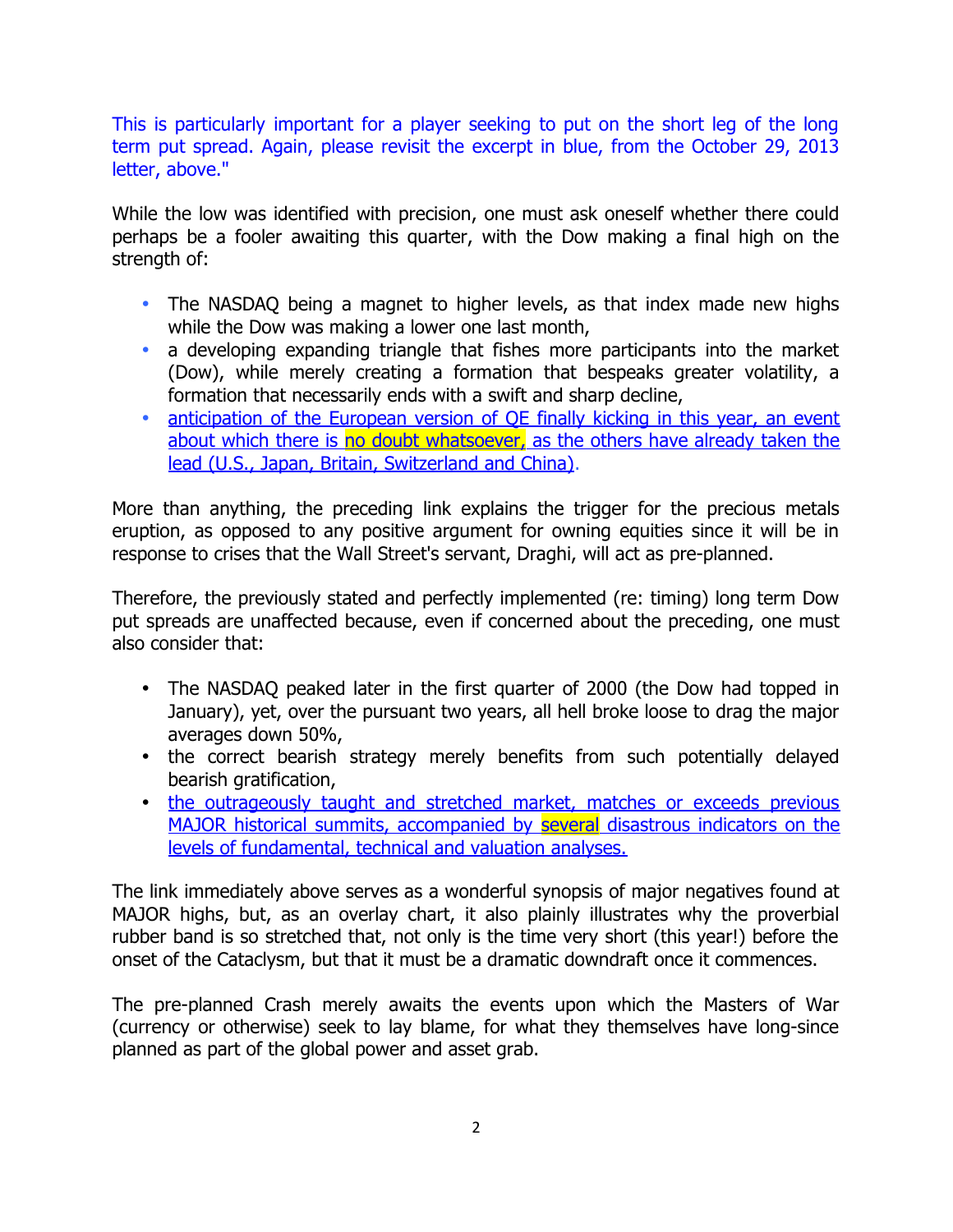[To underscore a specific indicator, note this link's illustration of today's margin debt](http://www.bmgbullion.com/library_images/original/2019.jpg) [levels, which exceed those of both 2000 and 2007.](http://www.bmgbullion.com/library_images/original/2019.jpg)

Given the 50% debacles that followed those peaks, one can more easily understand my analysis found in the October 29, 2013 report (reprinted February 1, 2014), in which I explain that we are on the cusp of the beginning of a Cataclysm that will take the Dow to 6000 in 2015, before a rally to 9000, with a wartime disintegration to even lower lows thereafter.



The **6-month Dow chart** above includes the MACD indicator above the price graph, while the slow stochastic appears below it.

#### **February 1, 2014**

"Of course, what would be different, would be a failure to make a new high and stop around, say, 16,350, before resuming the decline."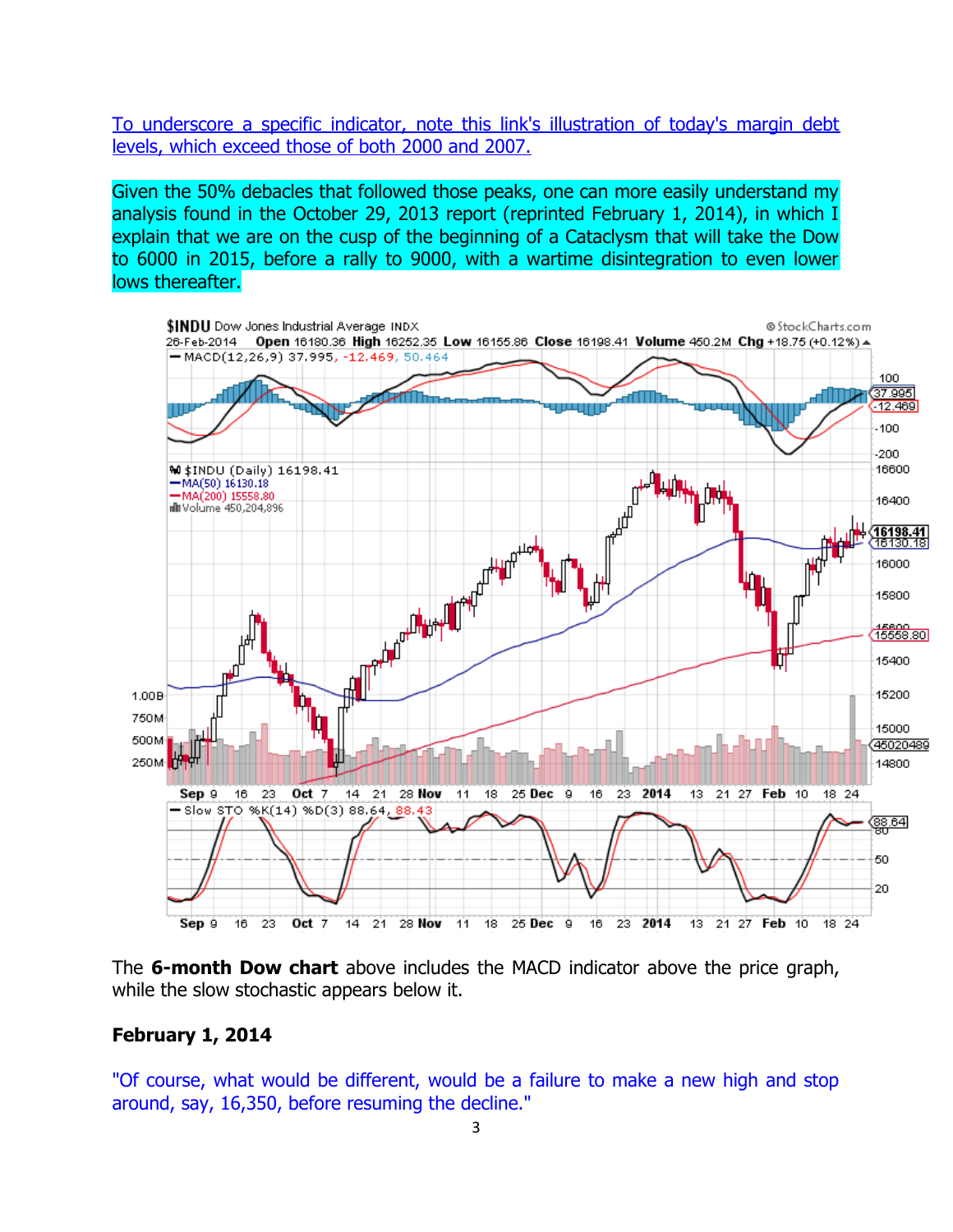As you can see, the February 1 report identified the perfect low, while forecasting a level of resistance which was seen this week, when the Dow hit 16,300.

As the previous reports identified the perfect high, including the secondary top that was part of the summit's development, it is safe to say that, including the February 1 low and successfully identified subsequent rally, SKGS is back on track in the market that is nearest and dearest to the hearts of so many.

Now, it remains to be seen whether I can remain hot in the currencies and build on the recent pinpoint forecasts in the precious metals, and Eastern market as well. In other words, let's see if perfection in every market can be attained.

Such is always the aim, and rare is such an outcome, but NEVER would such an eventuality be so rewarding or be so critical to investors than in the period in which we presently find ourselves and in which we will remain for the next 3 years or so.

# **VIX**

As plainly evident on the **1-year VIX chart** that appears on the next page, the low of this contrary indicator (which trades asymmetrically to the equity market) was nearly a year ago (last March).

Further, we have pulled back to neckline support, having formed a reverse shoulder head-shoulder at the same time.

The February 1 report wrote of the need to establish (sell) the short put, if one was legging into the long term put spread (at the market's peak, other strategic alternatives had included outright put purchases, as well as long term put spreads, in which both legs were established simultaneously).

Since the VIX and the equity market trade asymmetrically, one sells peak premiums at a market low: the market is at its bottom, and the premium (VIX) is at a high, thereby providing the favourable double whammy.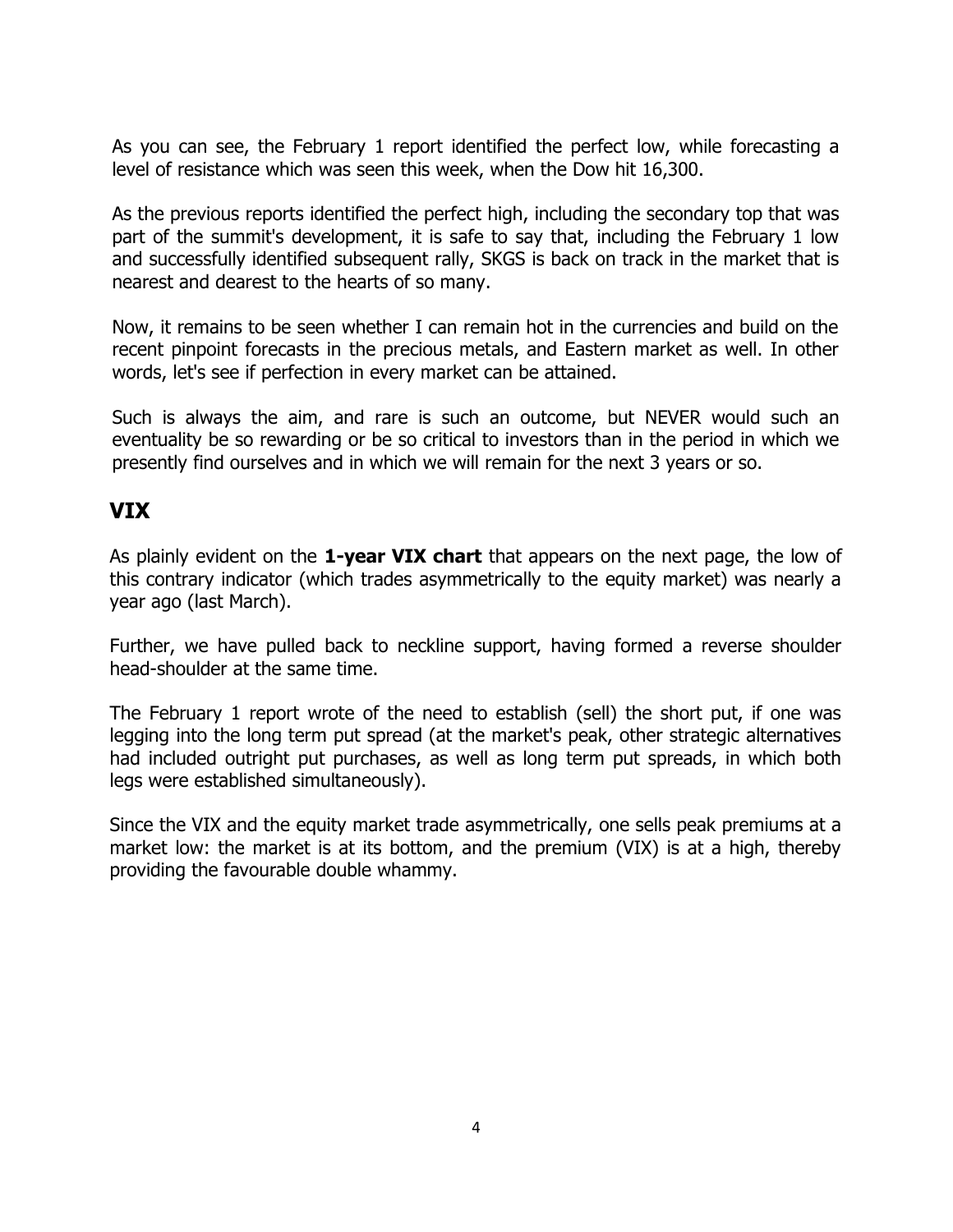

#### **NIKKEI**

"The way the Nikkei trades, a 400-point intra-day move down, could even be a one-day event. Traders be alert Sunday (tomorrow) night."

As the **1-year Nikkei chart** on the next page illustrates, the commentary above provided an almost perfect strategy and pattern identification.

Now, our concern is the fact that the speed of this index's decline is threatening to undo markets, as people sell what they own to cover their losses and meet margin requirements.

In other words, the hedge funds are long and overinvested, in much the same way that no one owned Japanese stocks at the bottom.

So, apart from having identified the peak in that index, I join those who are concerned that this index's new bear market is among the world's countless woes, and included within the lengthy list of items that threaten to unglue the global financial scheme.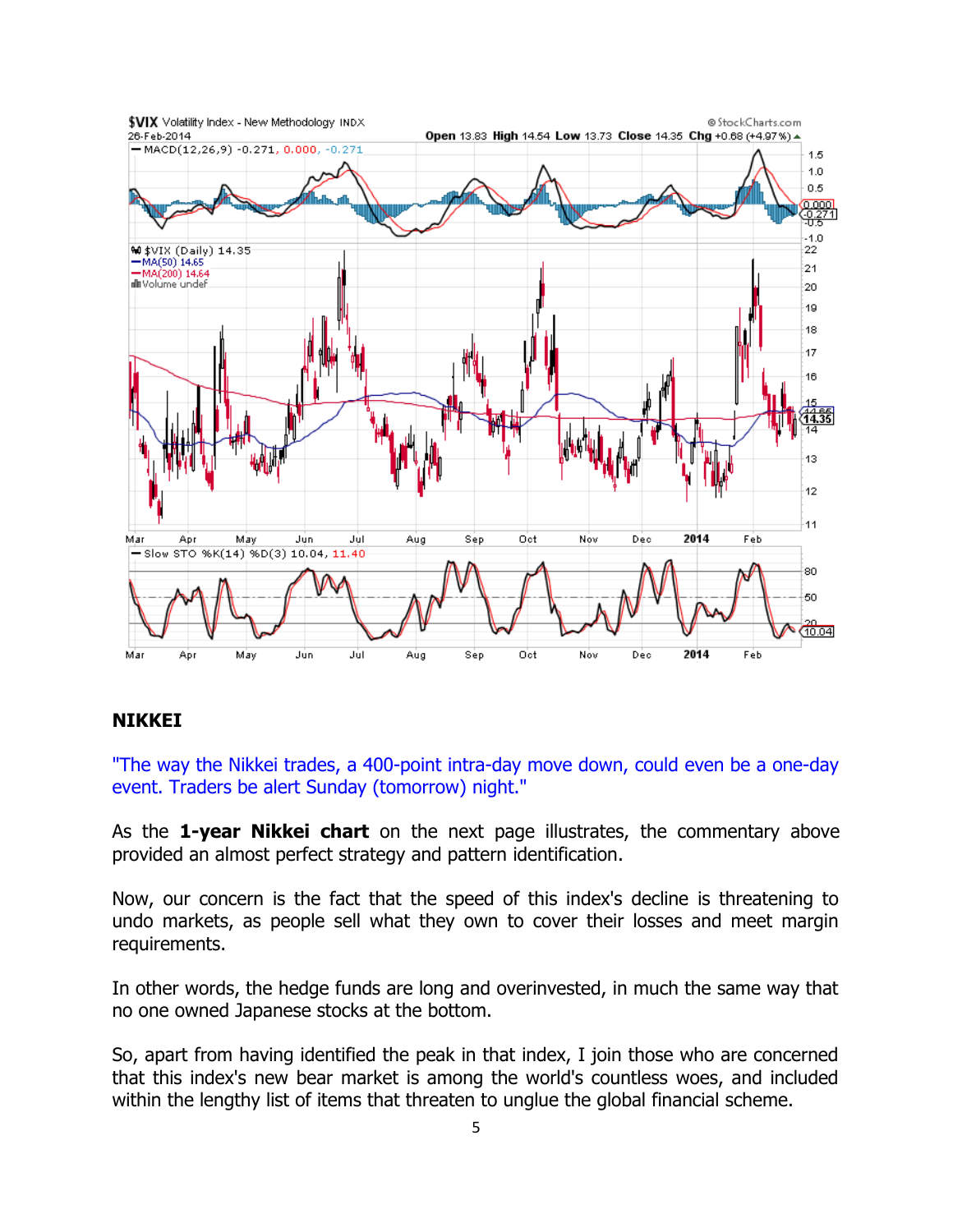

#### **SHANGHAI**

#### **October 29, 2013**

"Without describing complex wave counts, this nutty off-cycle market can take **a stab at 2300 before resuming its downtrend."** 

#### **December 1, 2013**

"I reiterate that a break of the 1800 - 1900 zone will fuel the precious metals stampede.

"More and more is being made of the fact that "the Chinese" are hoarding gold and that the metal will spike once the world discovers just how vast their holdings have become."

I continue to reprint these excerpts to underscore the critical nature and position of a market that commenced its collapse ahead of other global indices in 2007, en route to a 66% drubbing.

The Chinese Ponzi scheme ("shadow banking system") is unravelling and we will see how this affects the world. Many suggest that the US will claim the Chinese bubble's bursting to be the trigger (and cause, no doubt) of the financial world's undoing.

I would not doubt them; nor would I doubt my forecast that the gold rush will then commence in earnest, including among private citizens in China.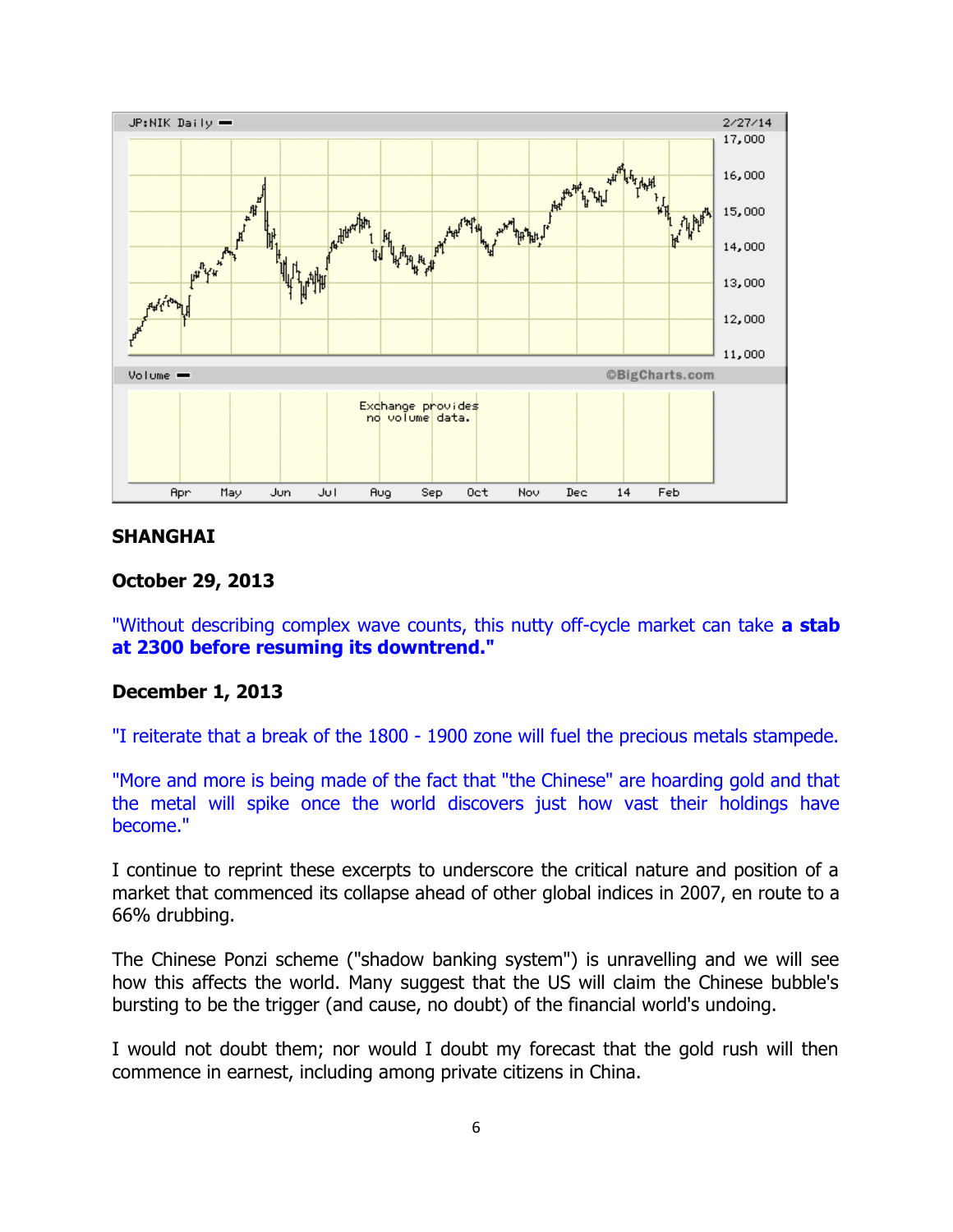Of course, if Chinese citizens are wiped out by the massive defaults, that would create a need to sell what one owns to balance the books. We'll see.



One thing we do know is this: The 18-year chart immediately above is a mess and looks ready to melt toward 1000 through 2015.

# **PRECIOUS METALS**

I have explained before that when a market becomes deeply oversold, it may be indicating a massive and negative cycle shift (as was the case in October 1987), rather than support any suggestion that one should expect a healthy rally.

The same works in reverse.

Analysts and market commentators have come out of the woodwork to suggest that the precious metals are very overbought, and they have further seized on that to be a little contrarian and state that too many have turned bullish too soon and that, as in the past, the bulls will get burned.

Two observations:

Firstly, many of these commentators would like to call a higher low and recommend entry there, and go about it in this way. I have learned this from experience.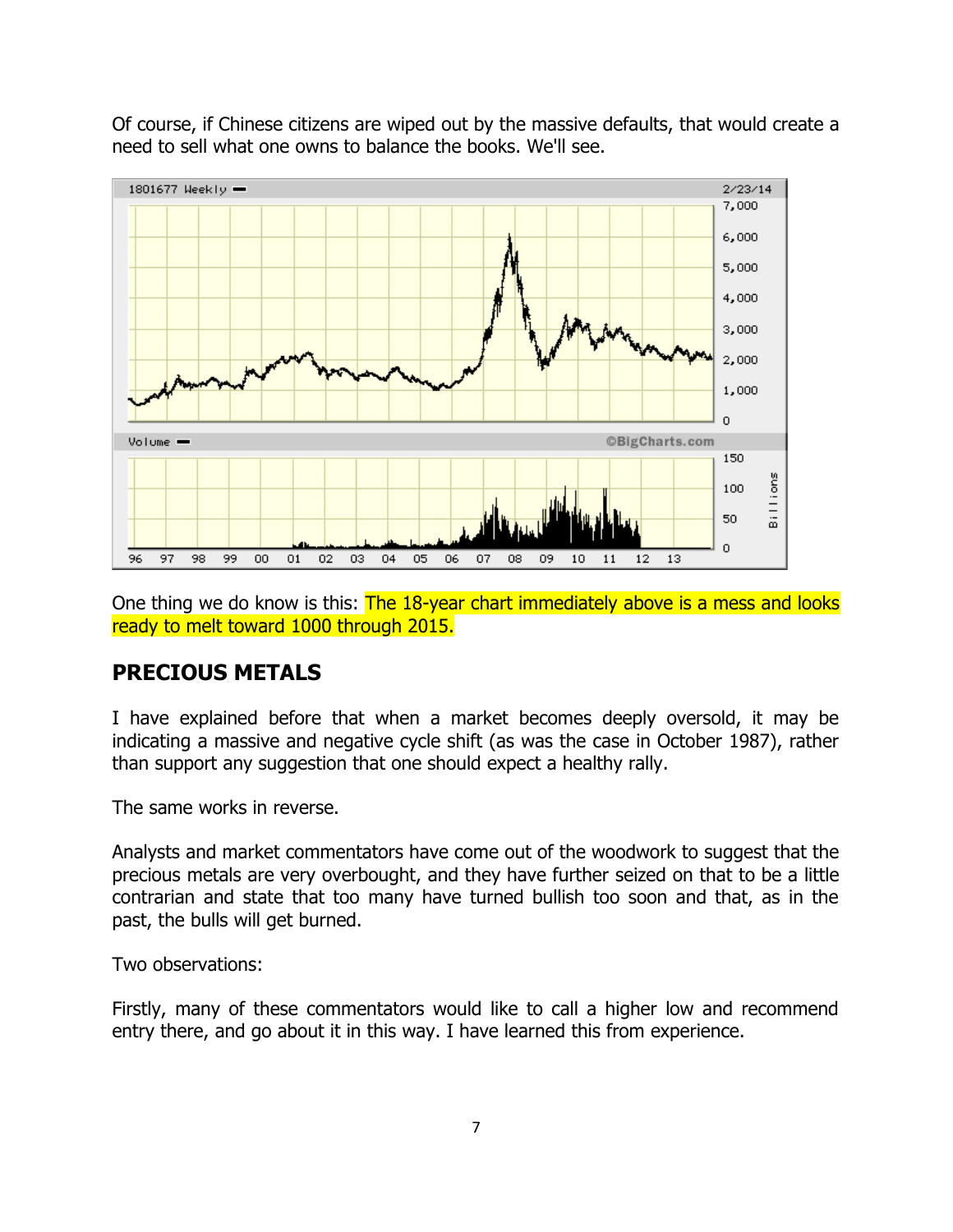Secondly, what many don't see is that we may be in the throes of an upside correction, which would be indicative of a powerful market (today's silver *smashette* would just about complete that decline).

This would suggest that such commentators would miss getting in before what would have been a \$9 run, or so, bottom-to-top (in silver).

As with the other charts in today's letter, the following **6-month pictures** of the **GLD** (page 9) and **SLV** (page 11) include the slow stochastic below the charts, with the MACD indicators appearing above them.

However, in between the two (page 10) is an indicator that supports the notion of a sideways-to-up correction, which, on long term charts, is what we had in gold through the previous decade!

The **VXSLV** is the SLV's volatility indicator. As I discussed in the past, due to the speed of the metals' collapses, the volatility indicators spiked upward when the metals got smashed.

However, I noted, the PM's volatility indicators are in bull markets with the underlying metals. (The GVZ is the gold volatility index.)

This is the case for an obvious reason: while the equity markets are lofty and have much room to fall (zero is a long ways away), there is a limit to how far silver can fall (re: laws of diminishing returns).

Meanwhile, the upside is literally limitless, and the marketplace is fearfully aware of this fact.

Therefore, please note the chart on page 10.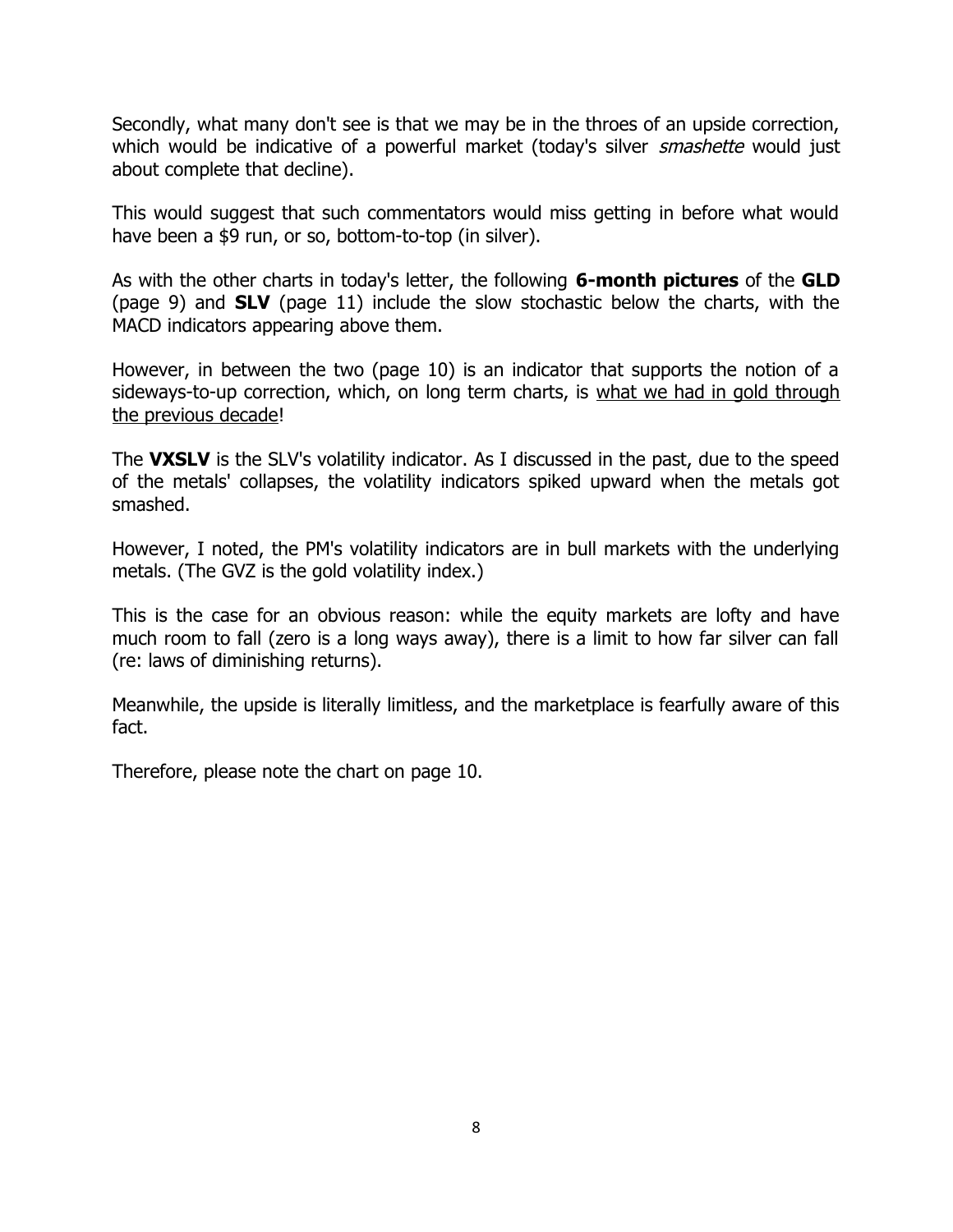

The **6-month VXSLV chart** has been moving closely with the SLV, often a day ahead, as was the case this week. The reason is simple: traders front-run their own orders or those that they see on their books (market-makers).

And, today, the VXSLV enjoyed an outside day bullish reversal, even as the SLV was completing a smashette. Compare the 2 charts on a day-to-day basis!

Next month, we'll look at longer term charts, which will also make apparent a descending wedge pattern, which suggests that option premiums will explode once the 32-level is breached (on the VXSLV).

Coupled with an up-move in the SLV itself, profits will be staggering, as backward looking market commentators are left in the dust.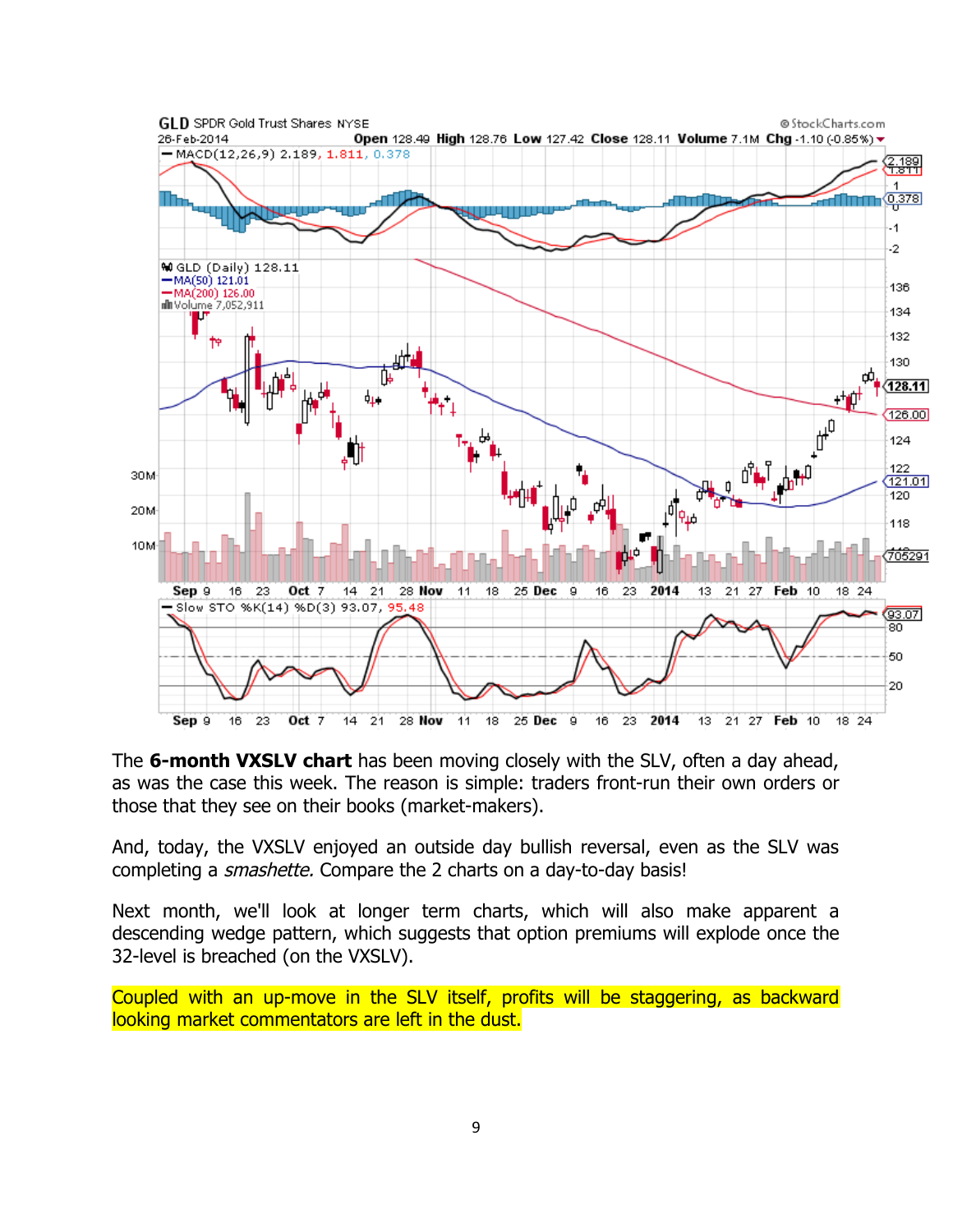

Please scroll to next page.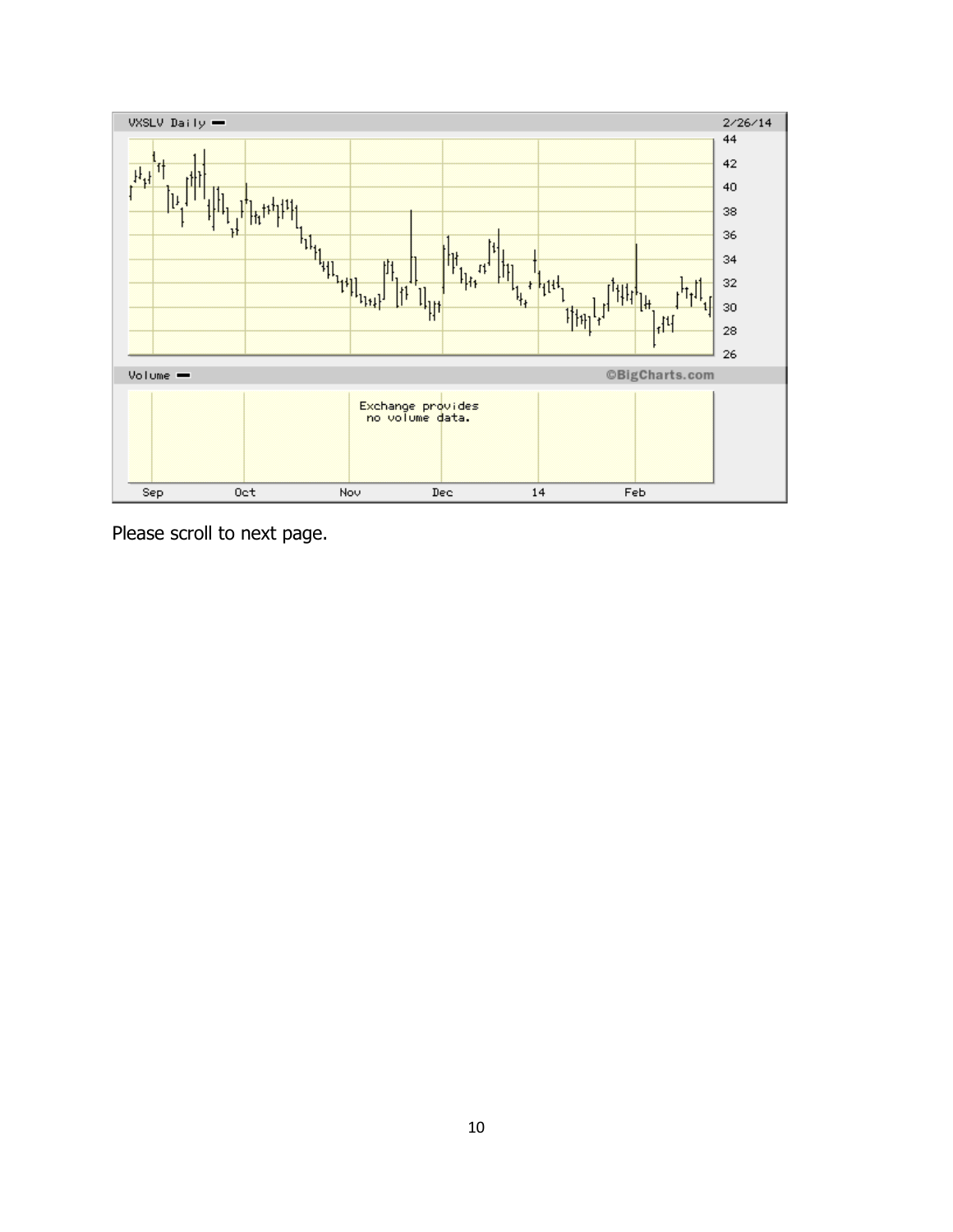

# **LONG BONDS (TLT)**

### **February 1, 2014**

"Much has been made of the historical finding that gold's advances have coincided with declining rates.

"Since identifying the precise peak just above 126, the TLT has plummeted to almost par. Now, it has rallied  $\sim$ 7 points and, in doing so, has broken the vicious downtrend.

"While I believe that a near term top is being made, no meaningful consolidation should take place before completing this march toward  $\sim$ 110, at which point the chart should finally reflect some bearish divergences.

"Until then, lower rates are to be expected....and then later in the year as well, as the 114 resistance level acts as a magnet.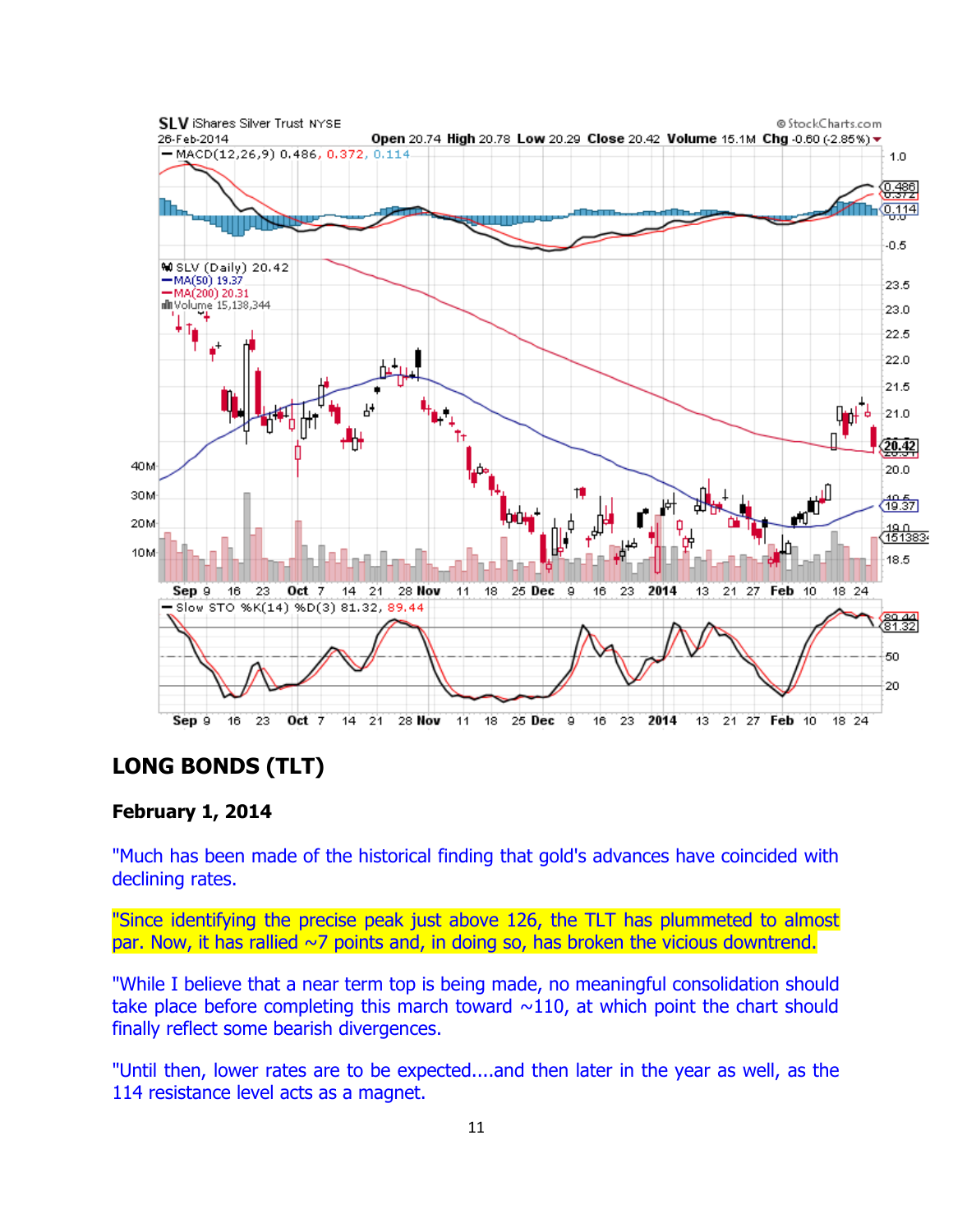"As we can see, the very lofty level of the TLT's slow stochastic suggests plainly that any pullback will indeed create a bearish divergence when the TLT subsequently rallies to  $\sim$ 110.

"Lower interest rates also means a weaker USD, which further translates into higher PM prices."



As illustrated by the **6-month Treasury Bond Fund index chart,** the February report identified the perfect peak in this market as well.

Moreover, the reprinted (above) commentary forecasted this post-correction rally, as being one that will stop near 110 with a bearish divergence. Pursuant to the correction that will then ensue, a still bigger ally is expected next quarter to the 114 area, as rates continue to decline, to gold and silver's good favour.

## **CURRENCIES**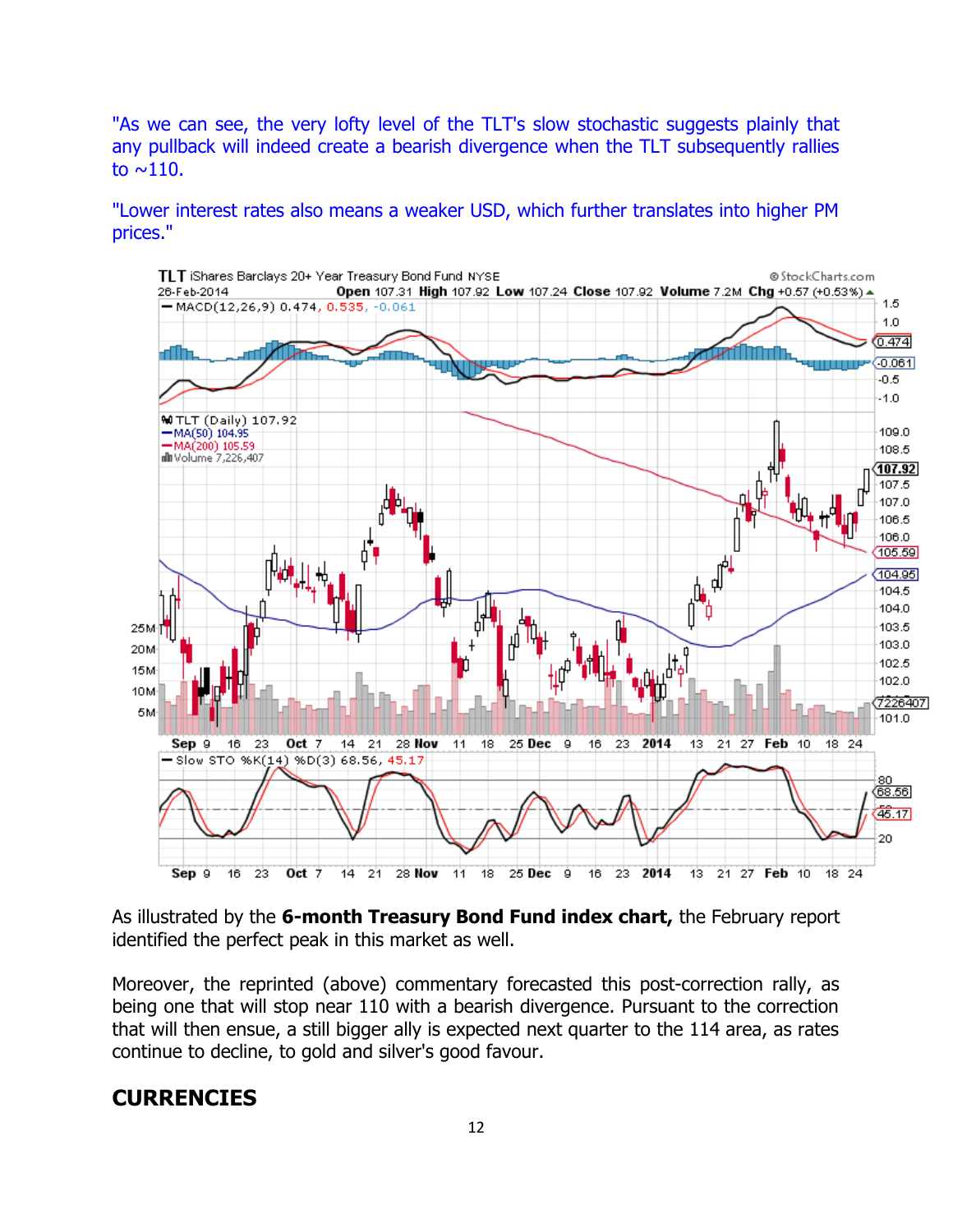Today, I am concerned only with the euro. Simply, the USD is, for now, in my opinion, reverting to the sideways action created by asymmetrically related Yen and euro currencies.

This time, the Yen is a positive, while it is the euro that is in trouble. The last time I wrote of a politically engineered balancing act so as to disguise the fact that there was actually a lot going on with the Dollar was when the Yen was in dire straits.

Big money called me a conspiracy theorist; the Yen was collapsing at the time. Well, a year later, my "conspiracy theory" was confirmed as market manipulation and, this time, the bearish story is the euro. This is CRUCIAL to understand for two reasons:

We are going back to something like 2010, when the European banking crisis related to the US market indices' declines, as the euro and Dow downdrafts moved in relative lockstep.

Gold will no longer relate to USD declines, but, rather, euro printing, as Draghi is "forced" to react to banking crises there.

In other words, the US, Japanese, Swiss and Chinese have printed like crazy, but it is the euro mega-printing that will drive gold bugs over the top.

At the same time of course, the cover story will be safe-haven investing, as Europeans join Asians in buying gold to protect whatever they have left (see 3rd bullet point on page 2).

In other words, they'll figure out what the German citizenry has been ahead of them in discovering.

The **euro's** dangerously declining tops and rolling over pattern is evident in its **6 month chart** on the next page.

The stochastic is lofty and rolled over. This appears to be yet another easy money chart analysis and forecast.

Go ahead and make some more money. TLT, Nikkei, Shanghai, Dow, silver....but this one is today's easy short. If nervous, one can use a 136.5 stop, which translates into very muted losses on a well-purchased put, within the context of risk/reward.